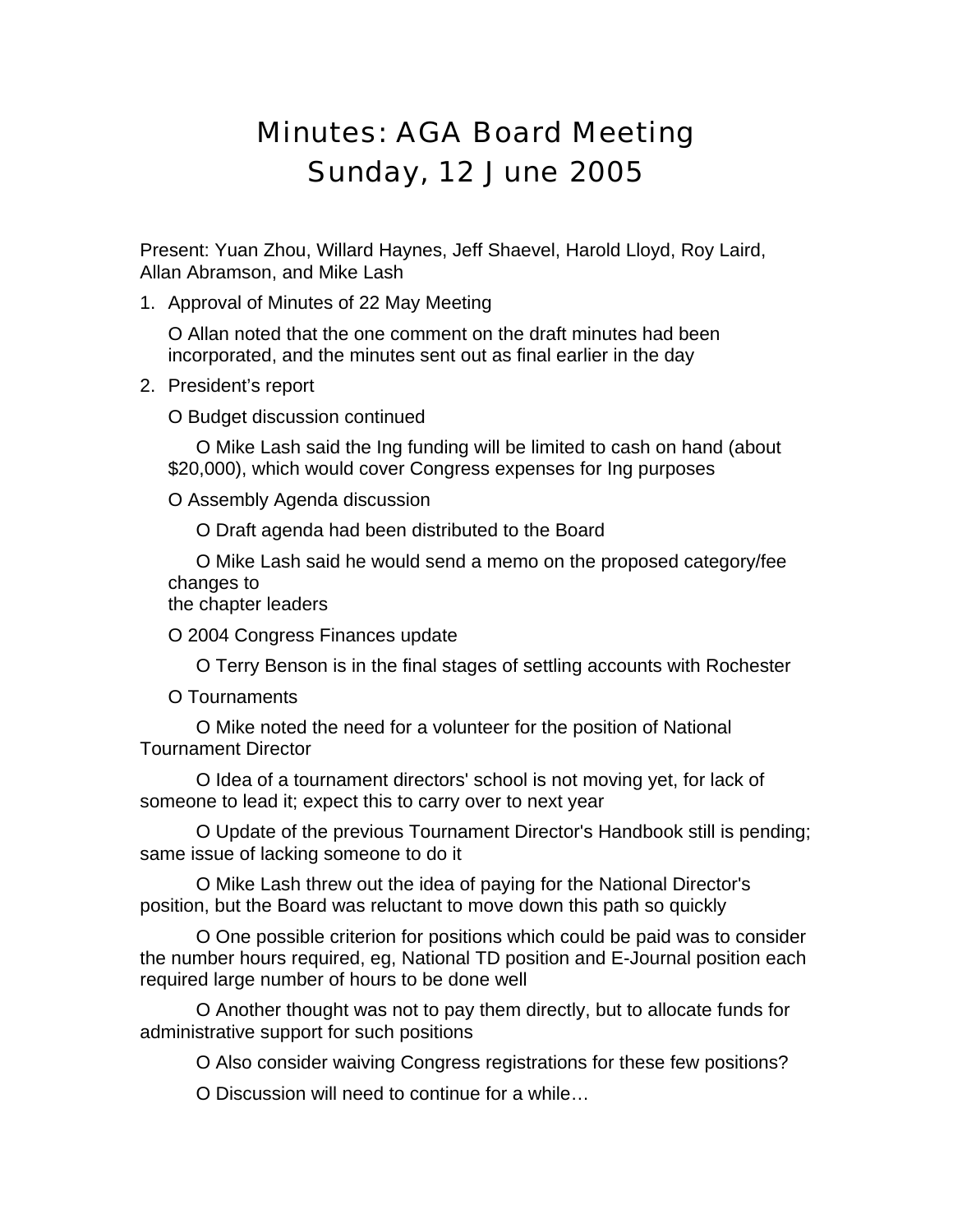- O Bylaws revisions
- O Ready to roll out the proposals
- O Roy will post on the web site
- O Ballots will be sent out, preferably electronically
- O Hard copies to those with no email addresses on file
- 3. Old Business
- a. AGA membership categories: continue discussion; consider President's paper

O Concept is to reduce to two categories, youth at \$10 and AGA at \$30 (both for domestic and foreign members)

O Board can change the fees, but the Assembly has to approve category changes

O Mike Lash will send this out to the Chapters for discussion…

b. Yuan: proposal to merge US Open and Ing, and expand to ten rounds: discussion

O Willard asked why the first game should be delayed to Sunday afternoon; Yuan responded that this would give more time to the director to get organized

O Yuan noted that the Congress is the only time in the year for the strong players to meet face-to-face, and more games would attract more strong players

O North American pros could play in the Open, but this would diminish their availability for other activities at the Congress

O Decided to hold a broad open discussion this year, for decision next year

O Will bring this issue to the Assembly in August

O Noted that if Ing funds used, then Ing rules might apply; may need to coordinate this with the Ing Foundation if we want AGA rules to apply

O Another issue is whether we provide for 32 or 64 playing slots: to be discussed…

c. Pro relations update discussion

O Willard reminded us that we wanted ability to produce US-certified pros

O Agreed that we need to start talking with the pros and the strong players, and generate a range of options for AGA discussion

O Harold will write to a group of pros and strong players; will send the Board a draft for comments

d. WAGC system revisions

O Mike just sent out a new proposal: to be discussed next time